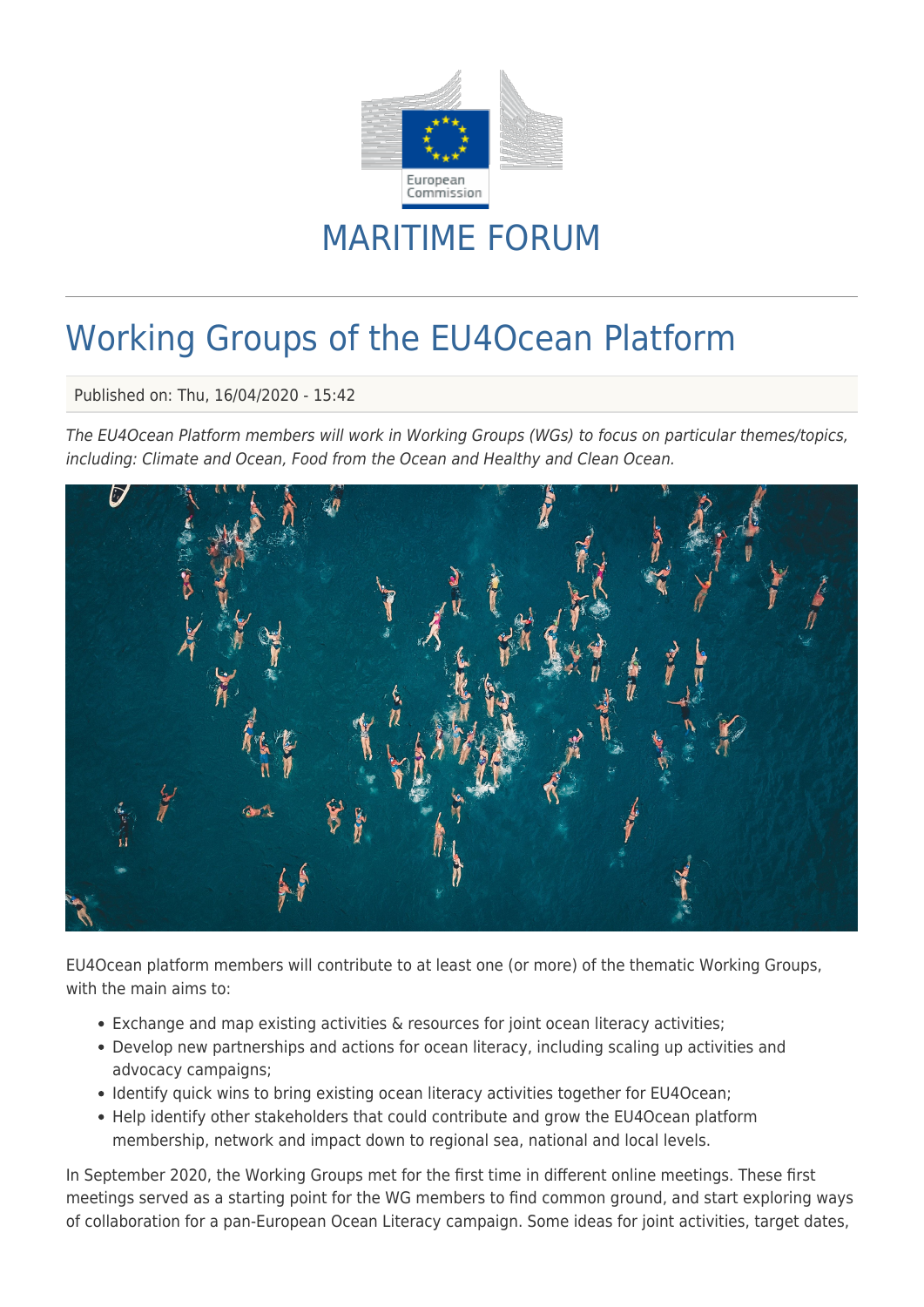priorities and best outcomes of this WG and the activities that it could support were discussed. As common denominator, all members of the different Working Groups agreed that the strength of the group is the broad reach of audiences all the members can target. The Working Group members will try to explore the possibility to agree on a common theme/ message, and adapt that to their own existing target audiences. The evaluation of the success of an Ocean Literacy campaign was also highlighted as critical.

The current thematic Working Groups (WG) are:

### WG on Climate and Ocean

This Working Group is chaired by Tymon Zielinski, from the Institute of Oceanology Polish Academy of Sciences (IO PAN) in Poland.

• [First online meeting report](http://www.marineboard.eu/sites/marineboard.eu/files/public/New website/Projects/EU4Ocean/EU4Ocean WG Climate meeting 1 report.pdf?_t=1600156616) [1] (1 September 2020)

The first online meeting of the WG on Climate and Ocean, chaired and moderated by Tymon Zielinski (WG chair), took place on 1 September 2020. WG members received 2 questions in advance to target the discussions during the meeting: (1) What resources can you bring to a EU4Ocean pan-European campaign on Climate and Ocean? (2) What theme within the Climate and Ocean topic you would like to focus on for a EU4Ocean pan-European campaign to be developed in the coming months? After a brief introduction by the WG Chair and EU4Ocean facilitators, the WG members briefly introduced themselves and the organisations/ initiatives they represent by stating what resources they could bring to a potential EU4Ocean pan-European Ocean Literacy campaign (first question). Afterwards, in an open discussion the WG members discussed the priorities and best outcomes of this WG and the activities that it could support. At the end of the meeting, the next steps of the WG and EU4Ocean Platform were presented.

• [Second online meeting](https://www.marineboard.eu/sites/marineboard.eu/files/public/New website/Projects/EU4Ocean/EU4Ocean WG Climate meeting 2 report.pdf?_t=1611314078) [2] (9 December 2020)

The second online meeting of the WG on Climate and Ocean, chaired and moderated by Tymon Zielinski (WG chair), took place on 9 December 2020. WG members were asked to filled a table shared online were they could specify their target audiences and broad lines of their activities. After an analysis by the WG Chair, three overarching and bold types of members were categorized and invited to register to the meeting according to their main target audience of their regular activities. (1) Public decision makers: what is regularly considered "policy makers" (e.g. local authorities, Ministries), but scientists are also included in this category. (2) Private decision makers: initiatives working on mitigating the impact on the environment of Blue Economy industries, including tourism and fisheries. (3) Daily decision makers: what is generally referred to "general public", including students of all ages. After a brief introduction by the WG Chair and EU4Ocean facilitators, the WG members discussed in breakout groups according to their target audiences, sharing their planned actions for 2021, discussing on synergies, needs, opportunities, indicators and target dates. Designated rapporteurs presented a brief wrap up of the discussion in plenary and a short discussion took place. At the end of the meeting, the next steps of the WG and EU4Ocean Platform were presented. In addition, information on current and upcoming activities by the Youth4Ocean Forum and the sea basin component of the EU4Ocean Coalition was shared.

[Third online meeting](https://www.marineboard.eu/sites/marineboard.eu/files/public/New website/Projects/EU4Ocean/EU4Ocean WG Climate meeting 3 report.pdf?_t=1641983514) [3] (3 December 2021)

The third online meeting of the WG on Climate and Ocean, chaired and moderated by Tymon Zielinski (WG chair), took place on 3 December 2021. WG members learned about the experiences from Youth4Ocean Forum representatives at the COP26 in Glasgow and pointed out the importance of participating in these events and keep pushing for the importance of the Ocean. The members agreed to continue sharing events and material for 2022, and wished to find ways to make this exchange more efficient.

### WG on Food from the Ocean

This Working Group is chaired by Gesche Krause, from the Alfred Wegener Institute Helmholtz Centre for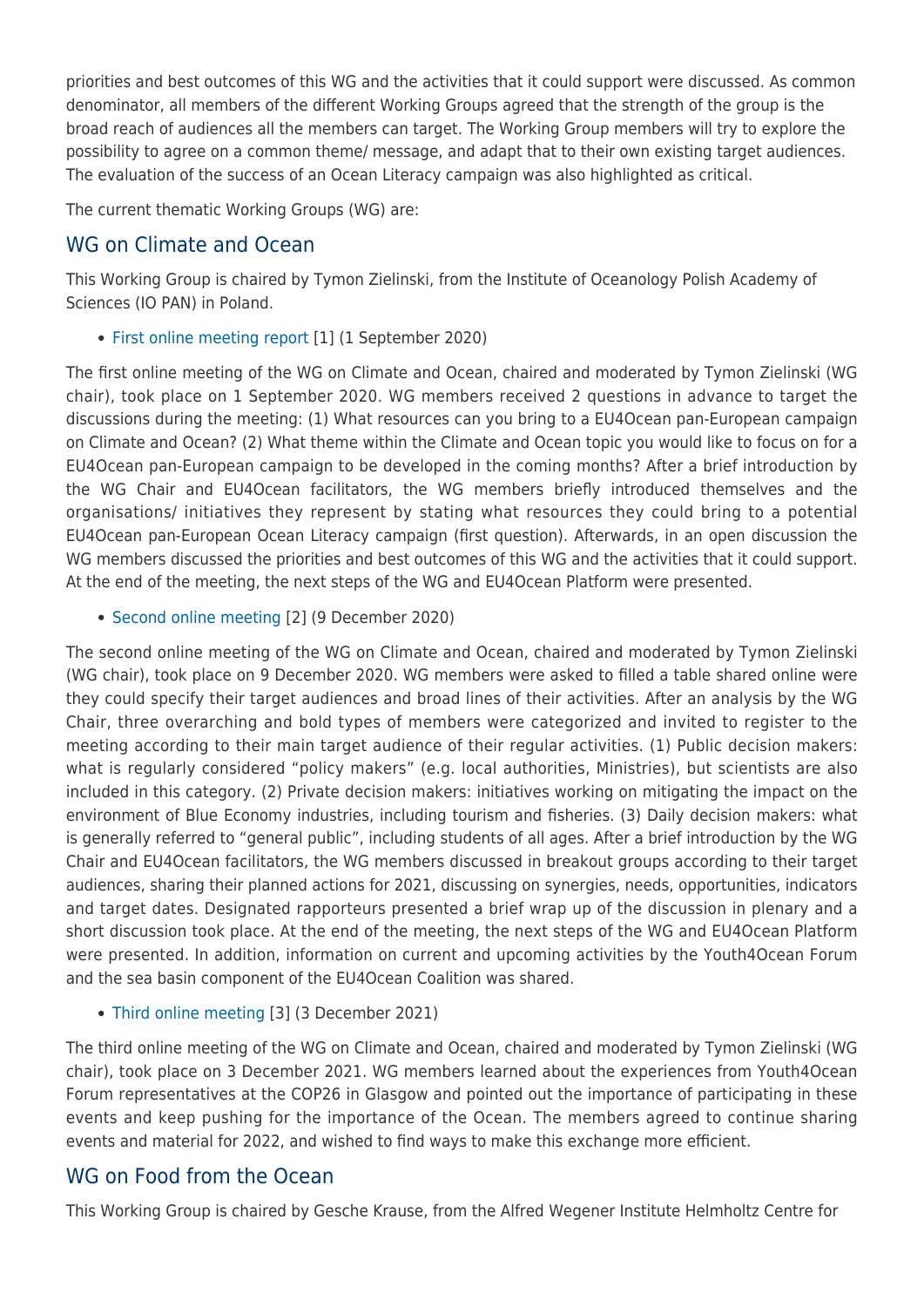Polar and Marine Research (AWI) in Germany. She replaced the first Working Group Chair, Jens Ambsdorf from the Lighthouse Foundation in Germany.

[First online meeting report](http://www.marineboard.eu/sites/marineboard.eu/files/public/New website/Projects/EU4Ocean/EU4Ocean WG Food meeting 1 report.pdf?_t=1600156631) [4] (3 September 2020)

The first online meeting of the WG on Food from the Ocean, chaired and moderated by Jens Ambsdorf (WG chair), took place on 3 September 2020. WG members received 2 questions in advance to target the discussions during the meeting: (1) What resources can you bring to a EU4Ocean pan-European campaign on Food from the Ocean? (2) What theme within the Food from the Ocean topic you would like to focus on for a EU4Ocean pan-European campaign to be developed in the coming months? After a brief introduction by the WG Chair and EU4Ocean facilitators, the WG members briefly introduced themselves and the organisations/ initiatives they represent by stating what resources they could bring to a potential EU4Ocean pan-European Ocean Literacy campaign (first question). Thereafter, the WG members openly discussed the priorities and best outcomes of this WG and the activities that it could support. At the end of the meeting, the next steps of the WG and EU4Ocean Platform were presented.

[Second online meeting](https://www.marineboard.eu/sites/marineboard.eu/files/public/New website/Projects/EU4Ocean/EU4Ocean WG Food meeting 2 report.pdf?_t=1611314086) [5] (17 December 2020)

The second online meeting of the WG on Climate and Ocean, chaired and moderated by Gesche Krause (WG chair), took place on 17 December 2020. WG members brainstormed about the concepts and messages of a campaign in 2021 on Food from the Ocean. At the end of the meeting, the next steps of the WG and EU4Ocean Platform were presented. In addition, information on current and upcoming activities by the Youth4Ocean Forum and the sea basin component of the EU4Ocean Coalition was shared.

[Third online meeting](https://www.marineboard.eu/sites/marineboard.eu/files/public/New website/Projects/EU4Ocean/EU4Ocean WG Food meeting 3 report.pdf?_t=1641983507) [6] (2 December 2021)

The third online meeting of the WG on Food from the Ocean, chaired and moderated by Gesche Krause (WG chair), took place on 2 December 2021. WG members brainstormed on how the narrative could be changed for non-traditional sources of food from the Ocean, such as seaweed, jellyfish and sea plants. They highlighted the connections with the consumers of tomorrow and decided to investigate the possibility to launch an activity to present it at the EU4Ocean Ocean Literacy Summit in Spring 2022.

### WG on Healthy and Clean Ocean

This Working Group is chaired by Francesca Alvisi, from the Ocean Literacy Italia network in Italy. She replaced the first Working Group Chair, Elisa Baldrighi, from the Ocean Literacy Italia network in Italy.

• [First online meeting report](http://www.marineboard.eu/sites/marineboard.eu/files/public/New website/Projects/EU4Ocean/EU4Ocean WG Clean meeting 1 report.pdf?_t=1600156654) [7] (4 September 2020)

The first online meeting of the WG on Healthy and Clean Ocean, chaired and moderated by Elisa Baldrighi (WG chair), took place on 4 September 2020. WG members received 2 questions in advance to target the discussions during the meeting: (1) What resources can you bring to a EU4Ocean pan-European campaign on Healthy and Clean Ocean? (2) What theme within the Healthy and Clean Ocean topic you would like to focus on for a EU4Ocean pan-European campaign to be developed in the coming months? After a brief introduction by the WG Chair and EU4Ocean facilitators, the WG members briefly introduced themselves and the organisations/ initiatives they represent by stating what resources they could bring to a potential EU4Ocean pan-European Ocean Literacy campaign (first question). Thereafter, the WG members openly discussed the priorities and best outcomes of this WG and the activities that it could support. At the end of the meeting, the next steps of the WG and EU4Ocean Platform were presented.

• [Second online meeting](https://www.marineboard.eu/sites/marineboard.eu/files/public/New website/Projects/EU4Ocean/EU4Ocean WG Clean meeting 2 report.pdf?_t=1611314107) [8] (16 December 2020)

The second online meeting of the WG on Healthy and Clean Ocean, chaired and moderated by Elisa Baldrighi (WG chair), took place on 16 December 2020. WG members brainstormed two suggested initiatives from the first meeting of the WG, to co-develop a "coast code" and a "show us your water" campaign. After an introduction by one of the WG members on their plans to co-develop a "coast code",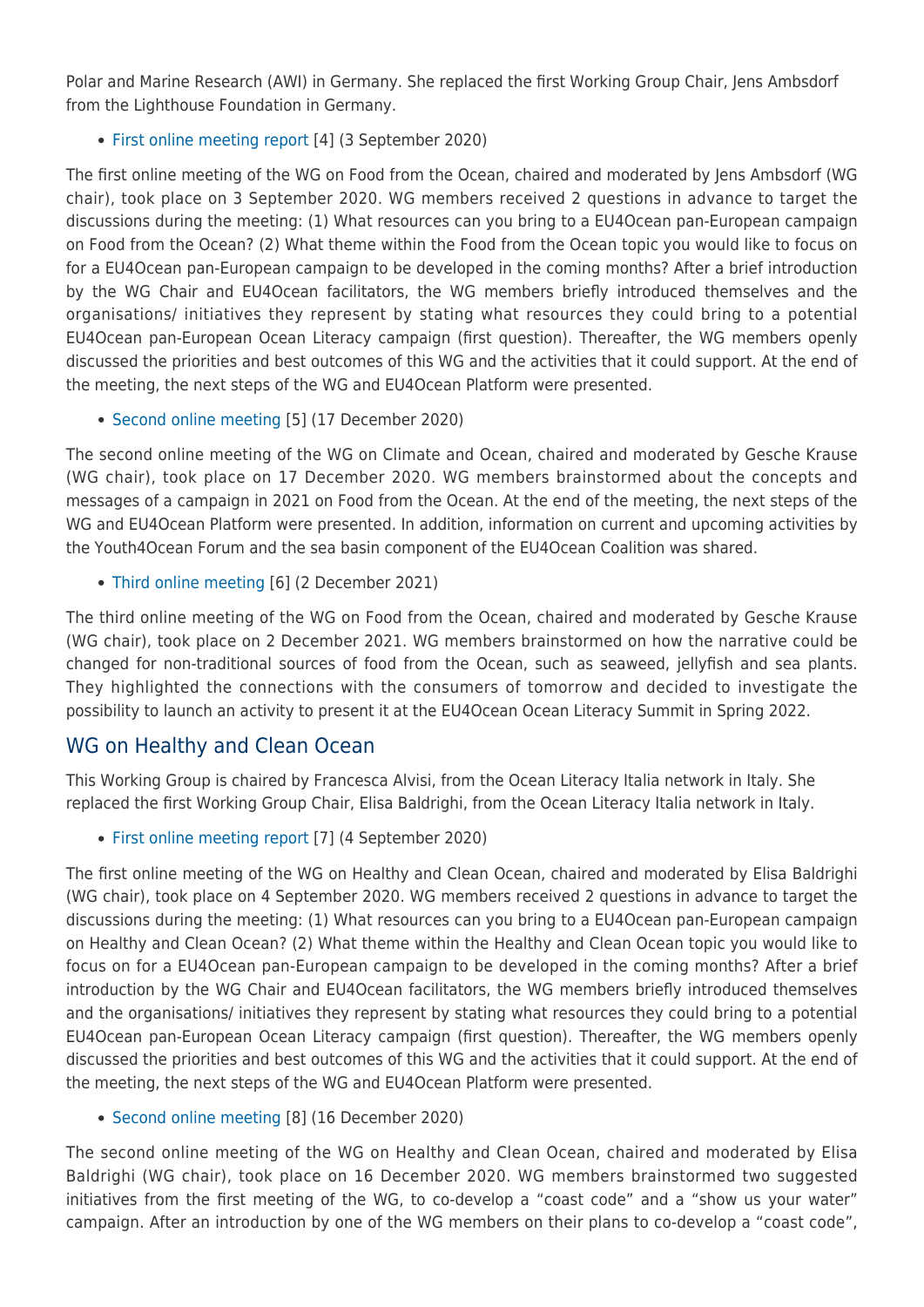participants discussed in smaller break out groups, and the reported back their discussion in plenary. A short brainstorm session on the "show us your water" campaign took place afterwards. At the end of the meeting, the next steps of the WG and EU4Ocean Platform were presented. In addition, information on current and upcoming activities by the Youth4Ocean Forum and the sea basin component of the EU4Ocean Coalition was shared.

#### • [Third online meeting](https://www.marineboard.eu/sites/marineboard.eu/files/public/New website/Projects/EU4Ocean/EU4Ocean WG Clean meeting 3 report.pdf?_t=1641983501) [9] (3 December 2021)

The third online meeting of the WG on Healthy and Clean Ocean, chaired and moderated by Francesca Alvisi (WG chair), took place on 3 December 2021. WG members discussed on how behaviour change could be promoted in-land and show the land-sea connection to make sure we achieve a healthy and clean Ocean. The Coastal Code developed by Nagivatio Santander was considered as a good example to share and promote, and an effort will be made to promote entries from in-land areas for the "I live by the Sea International Youth Photo and Film Contest".

In all Platform and WG activities, integration and collaboration will be promoted with the [Youth4Ocean](https://webgate.ec.europa.eu/maritimeforum/en/frontpage/1484) [Forum](https://webgate.ec.europa.eu/maritimeforum/en/frontpage/1484) [10] and [Network of European Blue Schools components](https://webgate.ec.europa.eu/maritimeforum/en/frontpage/1485) [11].

Interested in contributing? [Read more here about applying for EU4Ocean Platform membership](https://webgate.ec.europa.eu/maritimeforum/en/node/4509) [12] – a first step to becoming a member and active contributor

### Feedback and questions

| Your full name *     |
|----------------------|
| Your email address * |
| Your message *       |
| Submit               |

Published on Maritime Forum ([https://webgate.ec.europa.eu/maritimeforum\)](https://webgate.ec.europa.eu/maritimeforum)

**Source URL:** https://webgate.ec.europa.eu/maritimeforum/en/node/4516 **Links** [1] http://www.marineboard.eu/sites/marineboard.eu/files/public/New

website/Projects/EU4Ocean/EU4Ocean WG Climate meeting 1 report.pdf? t=1600156616 [2] https://www.marineboard.eu/sites/marineboard.eu/files/public/New website/Projects/EU4Ocean/EU4Ocean WG Climate meeting 2 report.pdf?\_t=1611314078 [3] https://www.marineboard.eu/sites/marineboard.eu/files/public/New website/Projects/EU4Ocean/EU4Ocean WG Climate meeting 3 report.pdf? t=1641983514 [4] http://www.marineboard.eu/sites/marineboard.eu/files/public/New website/Projects/EU4Ocean/EU4Ocean WG Food meeting 1 report.pdf?\_t=1600156631 [5] https://www.marineboard.eu/sites/marineboard.eu/files/public/New website/Projects/EU4Ocean/EU4Ocean WG Food meeting 2 report.pdf?\_t=1611314086 [6] https://www.marineboard.eu/sites/marineboard.eu/files/public/New website/Projects/EU4Ocean/EU4Ocean WG Food meeting 3 report.pdf?\_t=1641983507 [7] http://www.marineboard.eu/sites/marineboard.eu/files/public/New website/Projects/EU4Ocean/EU4Ocean WG Clean meeting 1 report.pdf?\_t=1600156654 [8] https://www.marineboard.eu/sites/marineboard.eu/files/public/New